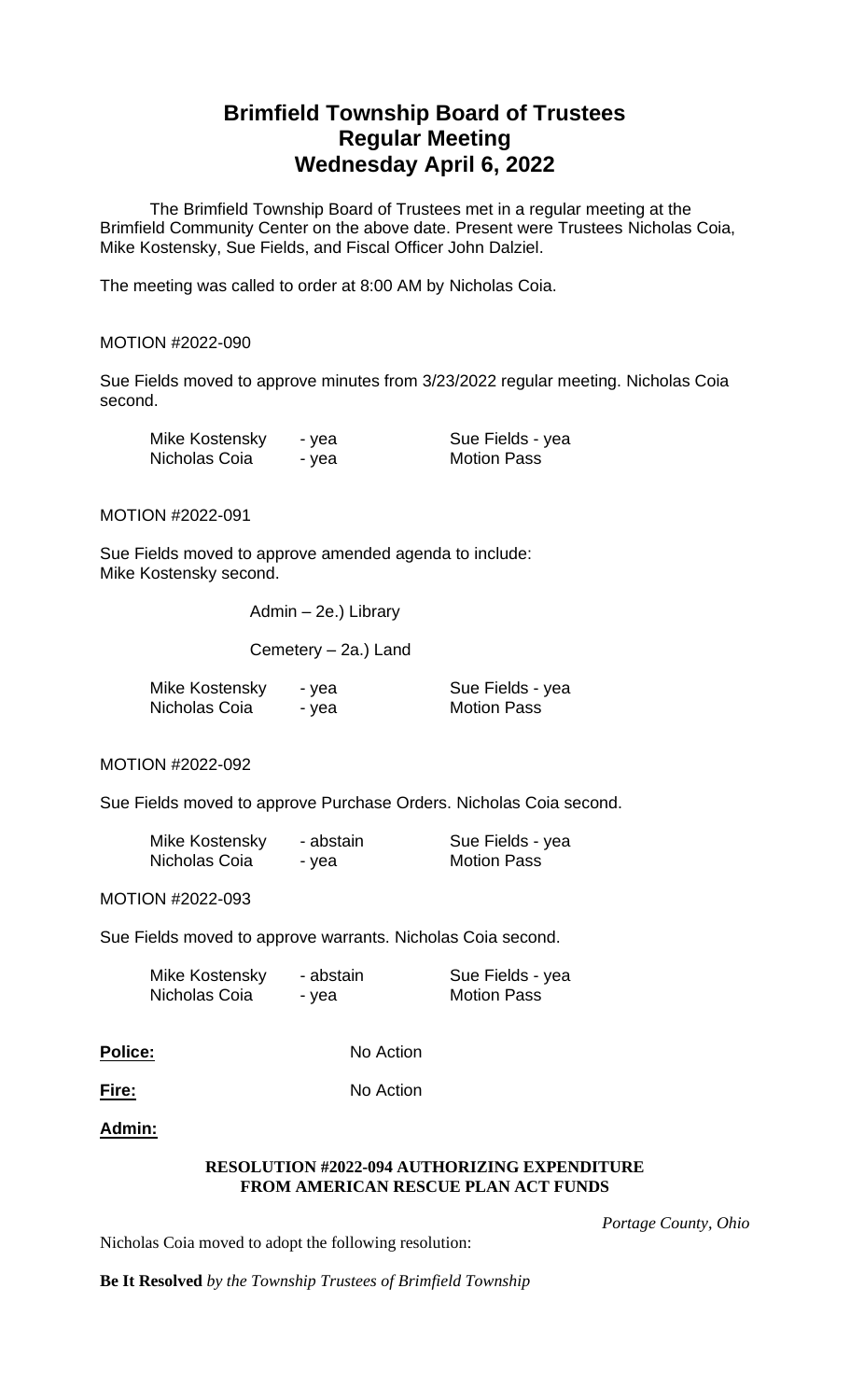**WHEREAS**, this date, April 6, 2022, Trustee Nicholas Coia moved the adoption of the following Resolution:

**WHEREAS**, the Township has received a distribution of monies (the "ARPA Funds") from the American Rescue Plan Act of 2021 ("ARPA" or the "Act"); and

**WHEREAS**, Congress passed the Act effective March 11, 2021; and

**WHEREAS**, Section 603 created the Coronavirus Local Fiscal Recovery Fund which, among other things, appropriated money to cities, nonentitlement units of local government, and counties to mitigate the fiscal effects stemming from the public health emergency with respect to the Coronavirus Disease (Covid-19); and

**WHEREAS**, Section 603(c) generally provides that:

(1) USE OF FUNDS. Subject to paragraph (2), and except as provided in paragraphs (3) and (4), a metropolitan city, nonentitlement unit of local government, or county shall only use the funds provided under a payment made under this section to cover costs incurred by the metropolitan city, nonentitlement unit of local government, or county, by December 31, 2024 -

(A) to respond to the public health emergency with respect to the Coronavirus Disease 2019 (COVID–19) or its negative economic impacts, including assistance to households, small businesses, and nonprofits, or aid to impacted industries such as tourism, travel, and hospitality;

(B) to respond to workers performing essential work during the COVID–19 public health emergency by providing premium pay to eligible workers of the metropolitan city, nonentitlement unit of local government, or county that are performing such essential work, or by providing grants to eligible employers that have eligible workers who perform essential work;

(C) for the provision of government services to the extent of the reduction in revenue of such metropolitan city, nonentitlement unit of local government, or county due to the COVID–19 public health emergency relative to revenues collected in the most recent full fiscal year of the metropolitan city, nonentitlement unit of local government, or county prior to the emergency; or

(D) to make necessary investments in water, sewer, or broadband infrastructure.

**WHEREAS**, Department of Treasury Final Rule, published on January 6, 2022, and effective April 1, 2022, provides in part that:

Treasury presumes that up to \$10 million in revenue has been lost due to the public health emergency and recipients are permitted to use that amount (not to exceed the award amount) to fund "government services." [The "standard allowance"].

**WHEREAS**, the Rule further observes that:

The standard allowance provides an estimate of revenue loss that is based on an extensive analysis of average revenue loss across states and localities, and offers a simple, convenient way to determine revenue loss particularly for Coronavirus State and Local Fiscal Recovery Fund's smallest recipients. This change is intended to promote administrative efficiency and simply revenue loss calculation for smaller recipients.

**WHEREAS**, the Rule further clarifies that recipients can use:

SLFRF funds on government services up to the revenue loss amount, whether that be the standard allowance amount or the amount calculated using the [Final Rule four-step process]. Government services generally include any service traditionally provided by a government, unless treasury has stated otherwise.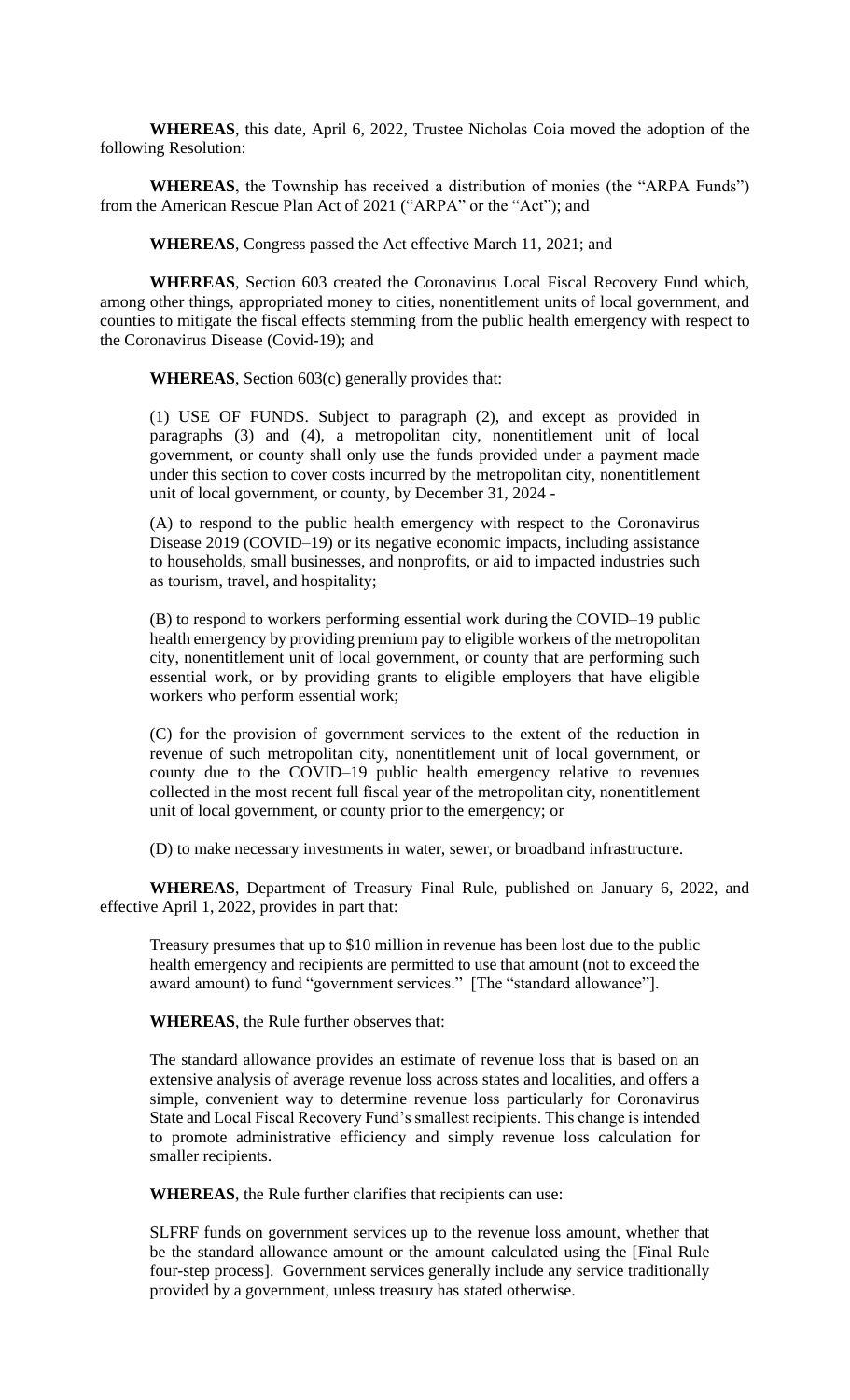**WHEREAS**, some common examples of "government services" expressly recognized by Treasury are as follows:

- Road building and maintenance, and other infrastructure
- Health services
- General government administration, staff, and administrative facilities
- Environmental remediation
- Provision of police, fire, and other public safety services (including purchase of fire trucks and police vehicles)
- Maintenance or pay-go funded building infrastructure
- Modernization of cybersecurity, including hardware, software, and protection of critical infrastructure

**WHEREAS**, "Government services is [deemed by Treasury] the most flexible eligible use category under the SLFRF program, and funds are subject to streamlined reporting and compliance requirements;" and

**WHEREAS**, funds utilized pursuant to the standard revenue loss allowance continue to have certain restrictions, including:

- Deposit into pension funds
- Satisfaction of settlements or judgments
- Contributions to financial reserves or "rainy day" funds

**WHEREAS**, the Board of Trustees has identified a project which, in the judgment of the Board, qualifies as a permitted use of the ARPA Funds, in direct support of governmental services, which consists of the following:

Town Center Fields project.

**NOW THEREFORE,** it is hereby RESOLVED by the Board that:

1. The Township elects to use the standard allowance and its presumption of revenue loss due to the public health emergency and to use the amount authorized herein to fund government services

2. The Project is hereby authorized and shall be paid for from the ARPA Funds in the amount of/an amount not to exceed \$110,000.00.

3. The Project described herein serves the objectives of the Act by providing services traditionally provided by a government, namely:

- □ Police protection
- □ Fire and emergency medical services
- □ Road repair, maintenance and other transportation and safety services
- □ Public infrastructure support
- □ General government administration and administrative facilities
- □ Land use regulations and enforcement
- □ Parks and recreational facilities and programs
- X Other

Town Center Fields project.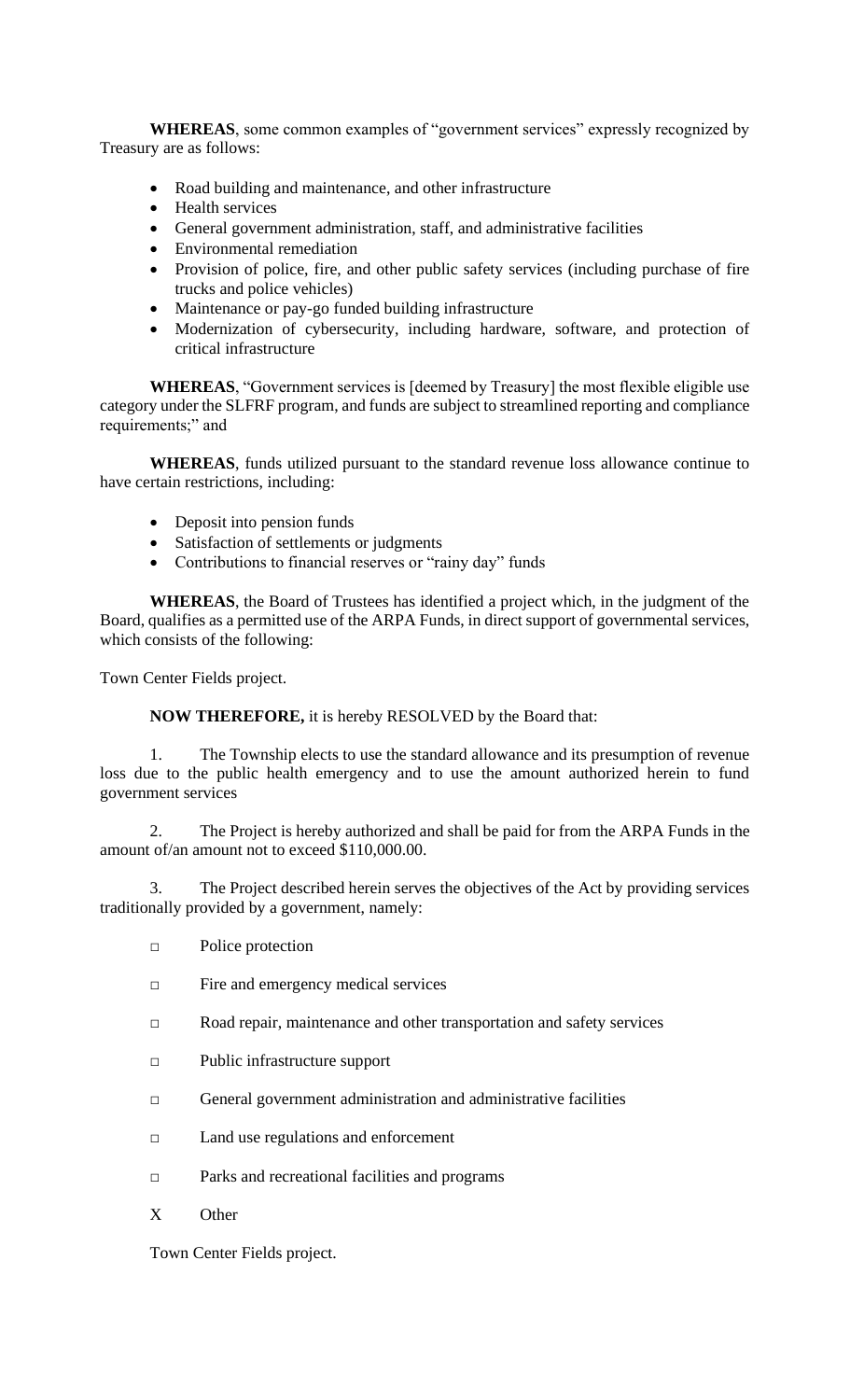4. Accordingly, the Project is in the best interests of the Township and is deemed a priority for the community.

5. No obligations paid under the authority of this Resolution were incurred prior to March 3, 2021.

Trustee Mike Kostensky seconded the Motion, and thereupon, the votes in favor of this Resolution were recorded and reflected by the signatures hereto.

**BE IT FURTHER RESOLVED:** that it is hereby found and determined that all formal actions of this Township concerning and relating to the adoption of this Resolution were adopted in an open meeting of the Township Trustees, and that all deliberations of the Township Trustees and any of its committees that resulted in such formal action, were in a meeting open to the public, in compliance with all legal requirements, including Section 121.22 of the Ohio Revised Code.

*Adopted the 6 th day of April 2022.*

*Nicholas Coia*

*\_\_\_\_\_\_\_\_\_\_\_\_\_\_\_\_\_\_\_\_\_\_\_\_\_\_\_\_\_\_\_\_\_*

*\_\_\_\_\_\_\_\_\_\_\_\_\_\_\_\_\_\_\_\_\_\_\_\_\_\_\_\_\_\_\_\_\_*

*\_\_\_\_\_\_\_\_\_\_\_\_\_\_\_\_\_\_\_\_\_\_\_\_\_\_\_\_\_\_\_\_\_*

*Mike Kostensky*

*Sue Fields* 

*Township Trustees*

*Attest: \_\_\_\_\_\_\_\_\_\_\_\_\_\_\_\_\_\_\_\_\_\_\_\_\_\_\_\_*

*John Dalziel Township Fiscal Officer*

MOTION #2022-095

Nicholas Coia moved to amend the agenda to include: Mike Kostensky second.

Admin - 2f.) HR

| Mike Kostensky | - yea | Sue Fields - yea   |
|----------------|-------|--------------------|
| Nicholas Coia  | - vea | <b>Motion Pass</b> |

# **Zoning:**

MOTION #2022-096

Nicholas Coia moved to approve Amended Zoning Map from G-C General Commercial to R-2 Residential Medium Density. The amendment consists of 5.99+/- acres and includes the following 5 parcel numbers: 04-014-00-00-002-000, 04-014-00-00-001-000, 04-014-00-00-003-000, 04-014-00-00-004-001, and 04-014-00-00-004-000. Sue Fields second.

| Mike Kostensky | - yea | Sue Fields - yea   |
|----------------|-------|--------------------|
| Nicholas Coia  | - yea | <b>Motion Pass</b> |

#### MOTION #2022-097

Nicholas Coia moved to approve Amended Zoning Map from G-C General Commercial to R-3 Residential Medium High Density. The Amendment consists of 106.95+/- acres and includes the following 39 parcel numbers: 04-013-10-00-001-000, 04-014-00-00- 025-000, 04-014-00-00-026-000, 04-014-00-00-027-000, 04-014-00-00-028-000, 04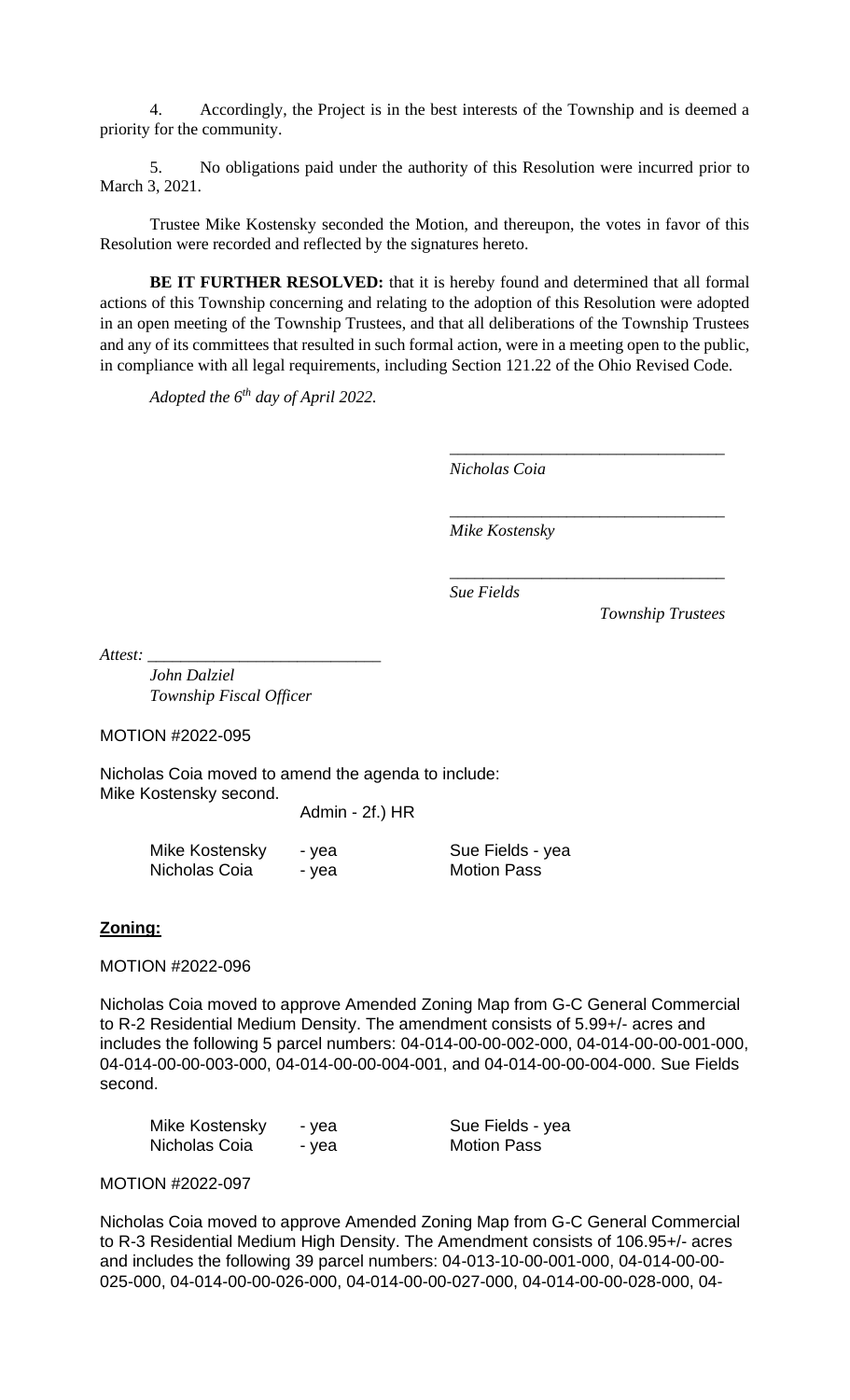014-00-00-040-000, 04-014-00-00-035-001, 04-014-00-00-035-003, 04-014-00-00-037- 000, 04-014-00-00-038-000, 04-014-00-00-039-000, 04-014-00-00-034-003, 04-014-00- 00-040-003, 04-014-00-00-040-004, 04-014-00-00-040-001, 04-014-00-00-041-000, 04- 023-00-00-011-000, 04-023-00-00-010-000, 04-023-00-00-010-001, 04-023-00-00-009- 001, 04-023-00-00-009-002, 04-023-00-00-008-000, 04-023-00-00-007-000, 04-023-00- 00-006-000, 04-023-00-00-005-000, 04-023-00-00-023-000, 04-023-00-00-023-001, 04- 023-00-00-024-000, 04-023-00-00-025-000, 04-023-00-00-026-000, 04-023-00-00-027- 000, 04-023-00-00-027-001, 04-023-00-00-036-000, 04-023-00-00-037-000, 04-023-00- 00-038-000, 04-023-00-00-040-001, 04-023-00-00-042-001, 04-023-00-00-043-000, 04- 023-00-00-044-000. Mike Kostensky second.

| Mike Kostensky | - yea | Sue Fields - yea   |
|----------------|-------|--------------------|
| Nicholas Coia  | - yea | <b>Motion Pass</b> |

#### MOTION #2022-098

Nicholas Coia moved to approve Amended Zoning Map from G-C General Commercial to R-4 Residential High Density. The amendment consists of 11.8 acres and includes the following 6 parcel numbers: 04-023-00-00-080-005, 04-023-00-00-080-007, 04-023- 00-00-080-028, 04-023-00-00-080-046, 04-023-00-00-080-052, 04-023-00-00-080-058. Sue Fields second.

| Mike Kostensky | - yea | Sue Fields - yea   |
|----------------|-------|--------------------|
| Nicholas Coia  | - yea | <b>Motion Pass</b> |

## MOTION #2022-099

Nicholas Coia moved to approve Amended Zoning Map from G-C General Commercial to R-4 Residential High Density, R-2 Residential Medium Density and H-C Highway Commercial. The amendment consists of 35.78 acres and includes the following 30 parcel numbers: 04-023-00-00-055-000, 04-023-00-00-060-000, 04-023-00-00-061-000, 04-023-00-00-062-000, 04-023-00-00-063-000, 04-023-00-00-067-000, 04-032-00-00- 035-000, 04-023-00-00-058-000, 04-023-00-00-059-037, 04-023-00-00-059-027, 04- 023-00-00-059-017, 04-023-00-00-058-001, 04-023-00-00-059-001, 04-023-00-00-058- 002, 04-023-00-00-058-030, 04-023-00-00-058-004, 04-023-00-00-058-005, 04-023-00- 00-058-006, 04-023-00-00-058-007, 04-023-00-00-064-000, 04-023-00-00-065-000, 04- 023-00-00-066-000, 04-023-00-00-068-000, 04-023-00-00-069-000, 04-023-00-00-070- 000, 04-023-00-00-071-000, 04-023-00-00-072-000, 04-023-00-00-073-000, 04-032-00- 00-036-000, 04-032-00-00-037-000. Sue Fields second.

| Mike Kostensky | - yea | Sue Fields - yea   |
|----------------|-------|--------------------|
| Nicholas Coia  | - yea | <b>Motion Pass</b> |

#### MOTION #2022-100

Nicholas Coia moved to obtain a search at 1354 Brimfield Drive warrant through Portage County Prosecutors office. Mike Kostensky second.

| Mike Kostensky | - yea | Sue Fields - yea   |
|----------------|-------|--------------------|
| Nicholas Coia  | - yea | <b>Motion Pass</b> |

#### MOTION #2022-101

Nicholas Coia moved to obtain a search warrant at 5305 Mogadore Road through Portage County Prosecutors office. Mike Kostensky second.

| Mike Kostensky | - vea | Sue Fields - yea   |
|----------------|-------|--------------------|
| Nicholas Coia  | - vea | <b>Motion Pass</b> |

MOTION #2022-102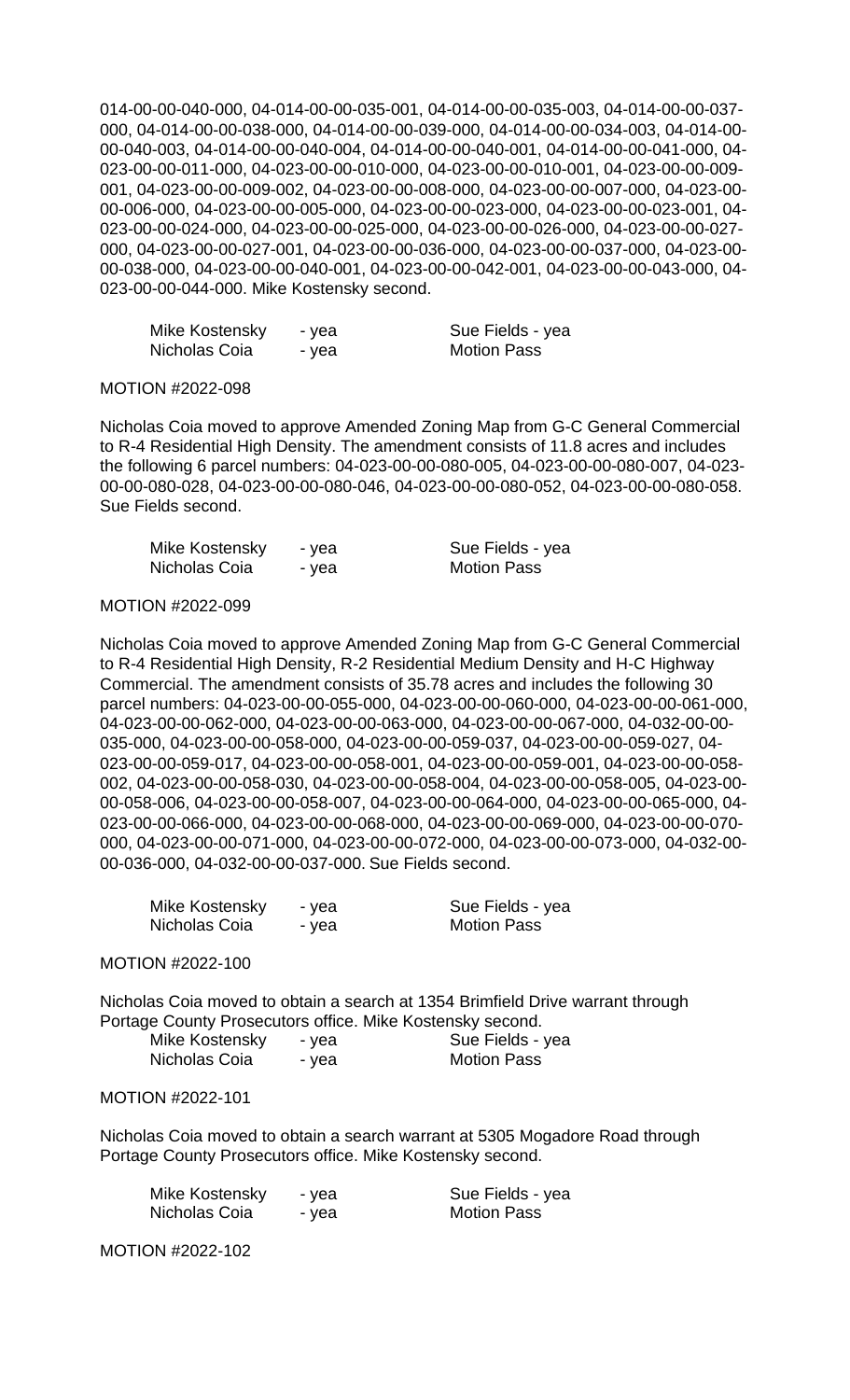Nicholas Coia moved to obtain a search warrant at 4545 ST Rt 43 through Portage County Prosecutors office. Mike Kostensky second.

|                  | Mike Kostensky<br>Nicholas Coia | - yea<br>- yea |           | Sue Fields - yea<br><b>Motion Pass</b> |
|------------------|---------------------------------|----------------|-----------|----------------------------------------|
| Road:            |                                 |                | No Action |                                        |
| Parks:           |                                 |                | No Action |                                        |
| <b>Cemetery:</b> |                                 |                | No Action |                                        |
|                  |                                 |                |           |                                        |

# **Fiscal Office:**

MOTION #2022-103

Nicholas Coia moved to request a hearing at the Division of Liquor Control for Pizza Hut of Akron. Mike Kostensky second.

| Mike Kostensky | - no | Sue Fields - no    |
|----------------|------|--------------------|
| Nicholas Coia  | - no | <b>Motion Fail</b> |

MOTION #2022-104

Nicholas Coia moved to request a hearing at the Division of Liquor Control for Giant 454 BP. Mike Kostensky second.

| Mike Kostensky | - no | Sue Fields - no    |
|----------------|------|--------------------|
| Nicholas Coia  | - no | <b>Motion Fail</b> |

MOTION #2022-105

Mike Kostensky moved to request a wire transfer to Bennett Land Title in the amount of \$60,000.00 to finalize the Edson Road transfer per Kevin Head with the Ohio Auditor of State – approved 4/5/22. Sue Fields second.

| Mike Kostensky | - yea | Sue Fields - yea   |
|----------------|-------|--------------------|
| Nicholas Coia  | - yea | <b>Motion Pass</b> |

## **MOTION #2022-106 FOR EXECUTIVE SESSION BRIMFIELD TOWNSHIP BOARD OF TRUSTEES**

This date, April 6, 2022, Trustee Nicholas Coia moved to convene in executive session, pursuant to Ohio Revised Code Section 121.22(G), for the purpose of considering the following matters at 9:30 AM:

A check mark must be placed next to the applicable section(s):

- $\Box$  (1) To consider the:
	- ☐ appointment,
	- ☐ employment,
	- □ dismissal,
	- $\square$  discipline,
	- ☐ promotion,
	- □ demotion,
	- $\Box$  or compensation of a public employee or official,

☐ or the investigation of charges or complaints against a public employee, official, licensee, or regulated individual, unless the public employee, official, licensee, or regulated individual requests a public hearing.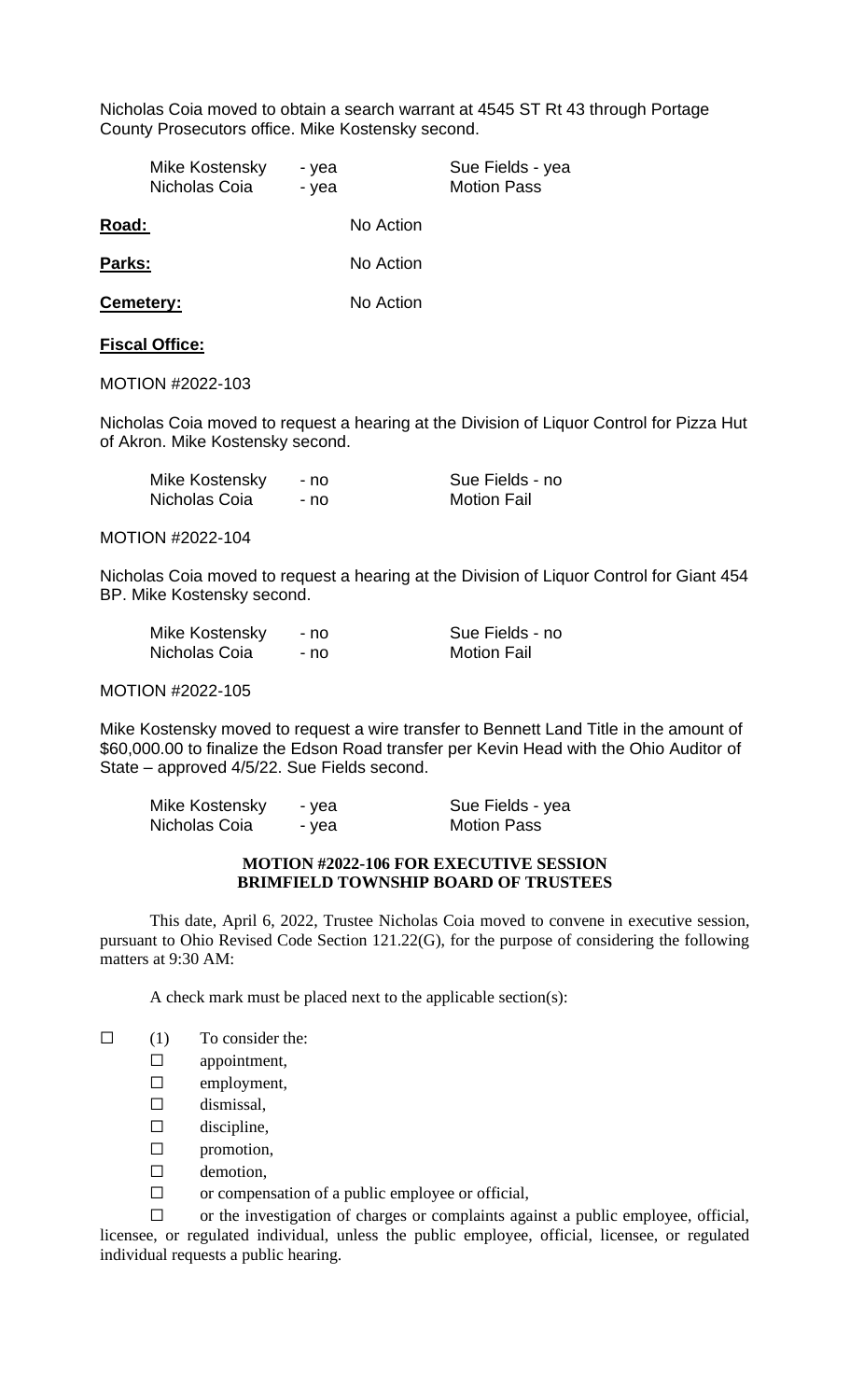Except as otherwise provided by law, no public body shall hold an executive session for the discipline of an elected official for conduct related to the performance of the elected official's official duties or for the elected official's removal from office. If a public body holds an executive session pursuant to division  $(G)(1)$  of this section, the motion and vote to hold that executive session shall state which one or more of the approved purposes listed in division (G)(1) of this section are the purposes for which the executive session is to be held but need not include the name of any person to be considered at the meeting.

Additional Comments (if applicable) \_\_\_\_\_\_\_\_\_\_\_\_\_\_\_\_\_\_\_\_\_\_\_\_\_\_\_\_\_\_\_\_\_\_\_\_\_\_\_\_\_\_\_\_\_\_\_\_

X (2) To consider the purchase of property for public purposes, or for the sale of property at competitive bidding, if premature disclosure of information would give an unfair competitive or bargaining advantage to a person whose personal, private interest is averse to the general public interest. No member of a public body shall use division (G)(2) of this section as a subterfuge for providing covert information to prospective buyers or sellers. A purchase or sale of public property is void if the seller or buyer of the public property has received covert information from a member of a public body that has not been disclosed to the general public in sufficient time for other prospective buyers and sellers to prepare and submit offers.

\_\_\_\_\_\_\_\_\_\_\_\_\_\_\_\_\_\_\_\_\_\_\_\_\_\_\_\_\_\_\_\_\_\_\_\_\_\_\_\_\_\_\_\_\_\_\_\_\_\_\_\_\_\_\_\_\_\_\_\_\_\_\_\_\_\_\_\_\_\_\_\_\_\_\_\_\_\_

If the minutes of the public body show that all meetings and deliberations of the public body have been conducted in compliance with this section, any instrument executed by the public body purporting to convey, lease, or otherwise dispose of any right, title, or interest in any public property shall be conclusively presumed to have been executed in compliance with this section insofar as title or other interest of any bona fide purchasers, lessees, or transferees of the property is concerned.

Additional Comments (if applicable) \_\_\_\_\_\_\_\_\_\_\_\_\_\_\_\_\_\_\_\_\_\_\_\_\_\_\_\_\_\_\_\_\_\_\_\_\_\_\_\_\_\_\_\_\_\_\_\_

 $\Box$  (3) Conferences with an attorney for the public body concerning disputes involving the public body that are the subject of pending or imminent court action.

\_\_\_\_\_\_\_\_\_\_\_\_\_\_\_\_\_\_\_\_\_\_\_\_\_\_\_\_\_\_\_\_\_\_\_\_\_\_\_\_\_\_\_\_\_\_\_\_\_\_\_\_\_\_\_\_\_\_\_\_\_\_\_\_\_\_\_\_\_\_\_\_\_\_\_\_\_\_

Additional Comments (if applicable) \_\_\_\_\_\_\_\_\_\_\_\_\_\_\_\_\_\_\_\_\_\_\_\_\_\_\_\_\_\_\_\_\_\_\_\_\_\_\_\_\_\_\_\_\_\_\_\_

 $\Box$  (4) Preparing for, conducting, or reviewing negotiations or bargaining sessions with public employees concerning their compensation or other terms and conditions of their employment.

\_\_\_\_\_\_\_\_\_\_\_\_\_\_\_\_\_\_\_\_\_\_\_\_\_\_\_\_\_\_\_\_\_\_\_\_\_\_\_\_\_\_\_\_\_\_\_\_\_\_\_\_\_\_\_\_\_\_\_\_\_\_\_\_\_\_\_\_\_\_\_\_\_\_\_\_\_\_

Additional Comments (if applicable) \_\_\_\_\_\_\_\_\_\_\_\_\_\_\_\_\_\_\_\_\_\_\_\_\_\_\_\_\_\_\_\_\_\_\_\_\_\_\_\_\_\_\_\_\_\_\_\_

 $\square$  (5) Matters required to be kept confidential by federal law or regulations or state statutes.

\_\_\_\_\_\_\_\_\_\_\_\_\_\_\_\_\_\_\_\_\_\_\_\_\_\_\_\_\_\_\_\_\_\_\_\_\_\_\_\_\_\_\_\_\_\_\_\_\_\_\_\_\_\_\_\_\_\_\_\_\_\_\_\_\_\_\_\_\_\_\_\_\_\_\_\_\_\_

Additional Comments (if applicable) \_\_\_\_\_\_\_\_\_\_\_\_\_\_\_\_\_\_\_\_\_\_\_\_\_\_\_\_\_\_\_\_\_\_\_\_\_\_\_\_\_\_\_\_\_\_\_\_

☐ (6) Details relative to the security arrangements and emergency response protocols for a public body or a public office, if disclosure of the matters discussed could reasonably be expected to jeopardize the security of the public body or public office.

\_\_\_\_\_\_\_\_\_\_\_\_\_\_\_\_\_\_\_\_\_\_\_\_\_\_\_\_\_\_\_\_\_\_\_\_\_\_\_\_\_\_\_\_\_\_\_\_\_\_\_\_\_\_\_\_\_\_\_\_\_\_\_\_\_\_\_\_\_\_\_\_\_\_\_\_\_\_

Additional Comments (if applicable)